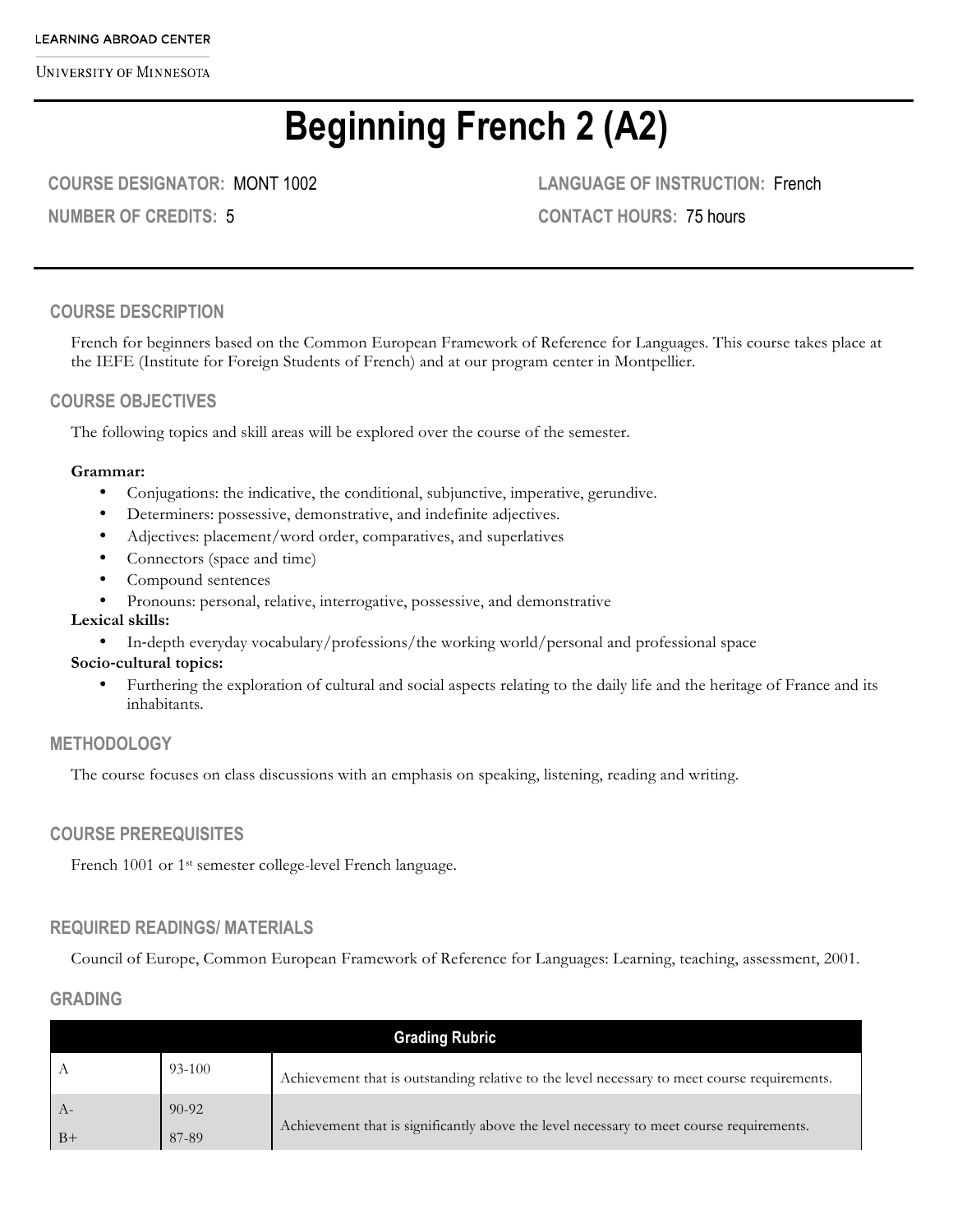| B    | 83-86     |                                                                                                                                                                                                                                                                                            |  |
|------|-----------|--------------------------------------------------------------------------------------------------------------------------------------------------------------------------------------------------------------------------------------------------------------------------------------------|--|
| $B-$ | 80-82     |                                                                                                                                                                                                                                                                                            |  |
| $C+$ | 77-79     | Achievement that meets the course requirements in every respect.                                                                                                                                                                                                                           |  |
|      | 73-76     |                                                                                                                                                                                                                                                                                            |  |
| $C-$ | $70 - 72$ |                                                                                                                                                                                                                                                                                            |  |
| $D+$ | 67-69     | Achievement that is worthy of credit even though it fails to meet fully the course requirements.                                                                                                                                                                                           |  |
| D    | $60 - 66$ |                                                                                                                                                                                                                                                                                            |  |
| F    | $0 - 59$  | Represents failure (or no credit) and signifies that the work was either (1) completed but at a<br>level of achievement that is not worthy of credit or (2) was not completed and there was no<br>agreement between the instructor and the student that the student would be awarded an I. |  |

# **SUMMARY OF HOW GRADES ARE WEIGHTED**

| Quizzes and written exercises | 50%  |
|-------------------------------|------|
| Participation                 | 10%  |
| Final exam                    | 40%  |
| Overall grade                 | 100% |

# **ATTENDANCE POLICY**

Students are expected to be on time and attend all classes while abroad. Many instructors assess both attendance and participation when assigning a final course grade. Attendance alone does not guarantee a positive participation grade; the student should be prepared for class and engage in class discussion. See the onsite syllabus for specific class requirements.

# **UNIVERSITY OF MINNESOTA POLICIES AND PROCEDURES**

Academic integrity is essential to a positive teaching and learning environment. All students enrolled in University courses are expected to complete coursework responsibilities with fairness and honesty. Failure to do so by seeking unfair advantage over others or misrepresenting someone else's work as your own can result in disciplinary action. The University Student Conduct Code defines scholastic dishonesty as follows:

#### **SCHOLASTIC DISHONESTY:**

Scholastic dishonesty means plagiarizing; cheating on assignments or examinations; engaging in unauthorized collaboration on academic work; taking, acquiring, or using test materials without faculty permission; submitting false or incomplete records of academic achievement; acting alone or in cooperation with another to falsify records or to obtain dishonestly grades, honors, awards, or professional endorsement; altering forging, or misusing a University academic record; or fabricating or falsifying data, research procedures, or data analysis.

Within this course, a student responsible for scholastic dishonesty can be assigned a penalty up to and including an "F" or "N" for the course. If you have any questions regarding the expectations for a specific assignment or exam, ask.